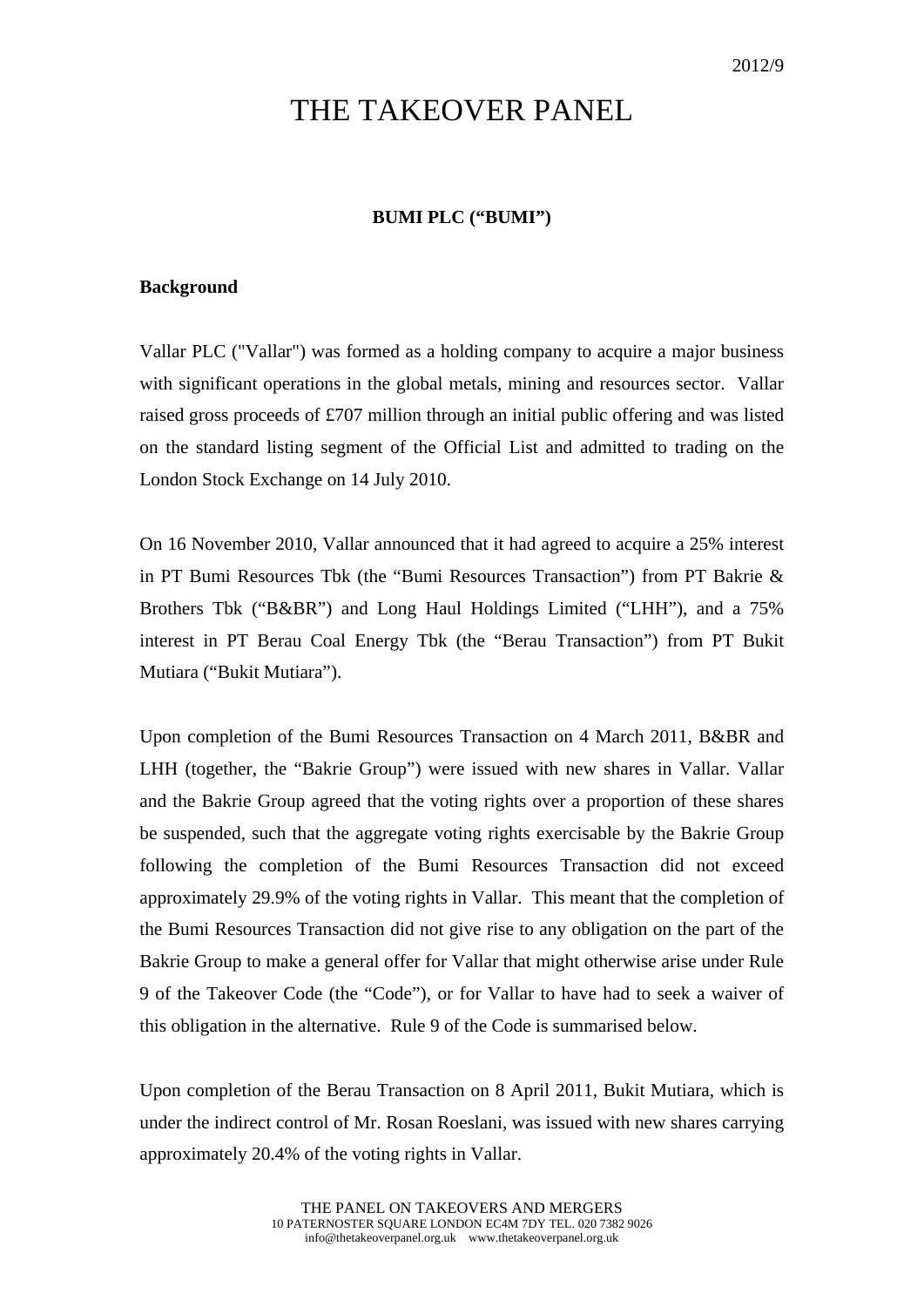In aggregate, therefore, the shares issued to the Bakrie Group and Bukit Mutiara in connection with the Bumi Resources Transaction and the Berau Transaction (together, the "Transactions") carried approximately 50.3% of the voting rights in Vallar.

On 28 June 2011, Bumi was established as the parent company of Vallar. Bumi was listed on the premium listing segment of the Official List.

On 31 October 2011, the Bakrie Group entered into agreements to transfer their shares in Bumi into a joint venture structure with PT Borneo Lumbung Energi & Metal Tbk ("Borneo"). Borneo is under the indirect control of Mr. Samin Tan, who is the chairman of Bumi. As a result of this arrangement, the Bakrie Group and Borneo are treated as acting in concert under the Code.

### **Rule 9 of the Code**

Rule 9.1 of the Code provides that, except with the consent of the Panel, when any person acquires, whether by a series of transactions over a period of time or not, an interest in shares which (taken together with shares in which persons acting in concert with him are interested) carry 30% or more of the voting rights of a company, such person shall make a general offer for the company in accordance with Rule 9.

When, however, a person or group of persons acting in concert is issued with new shares as consideration for an acquisition, the Panel will normally waive any obligation to make a general offer that might otherwise arise under Rule 9, provided this is approved by independent shareholders in general meeting.

#### **Investigation by the Panel Executive**

At the request of Bumi, the Panel Executive has undertaken an investigation into whether the Bakrie Group should be regarded as acting in concert with Bukit Mutiara. Having concluded its investigation, the Panel Executive has ruled that it should be, and that these parties should have been regarded as a concert party both at the time of the Transactions and subsequently.